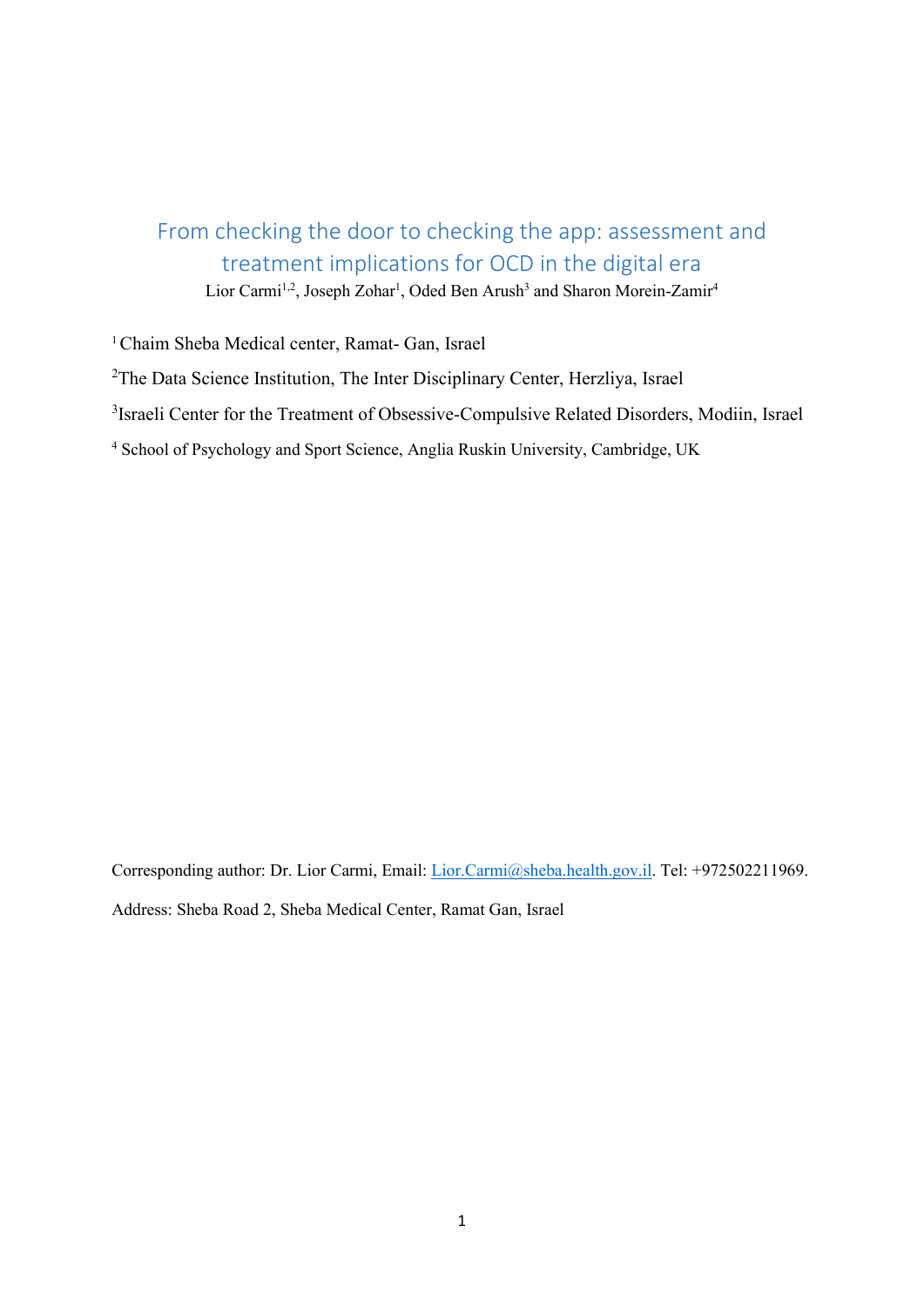## Abstract

In the last twenty years technology is increasingly integrated into daily life. Daily interactions with smart devices have become routine with much of our lives taking place in a digital environment. It is therefore not surprising that the manifestations of psychiatric disorders including OCD have changed in recent years reflecting this reality. Clinicians should be aware of the potential impact of such changes when considering symptom presentation and diagnosis.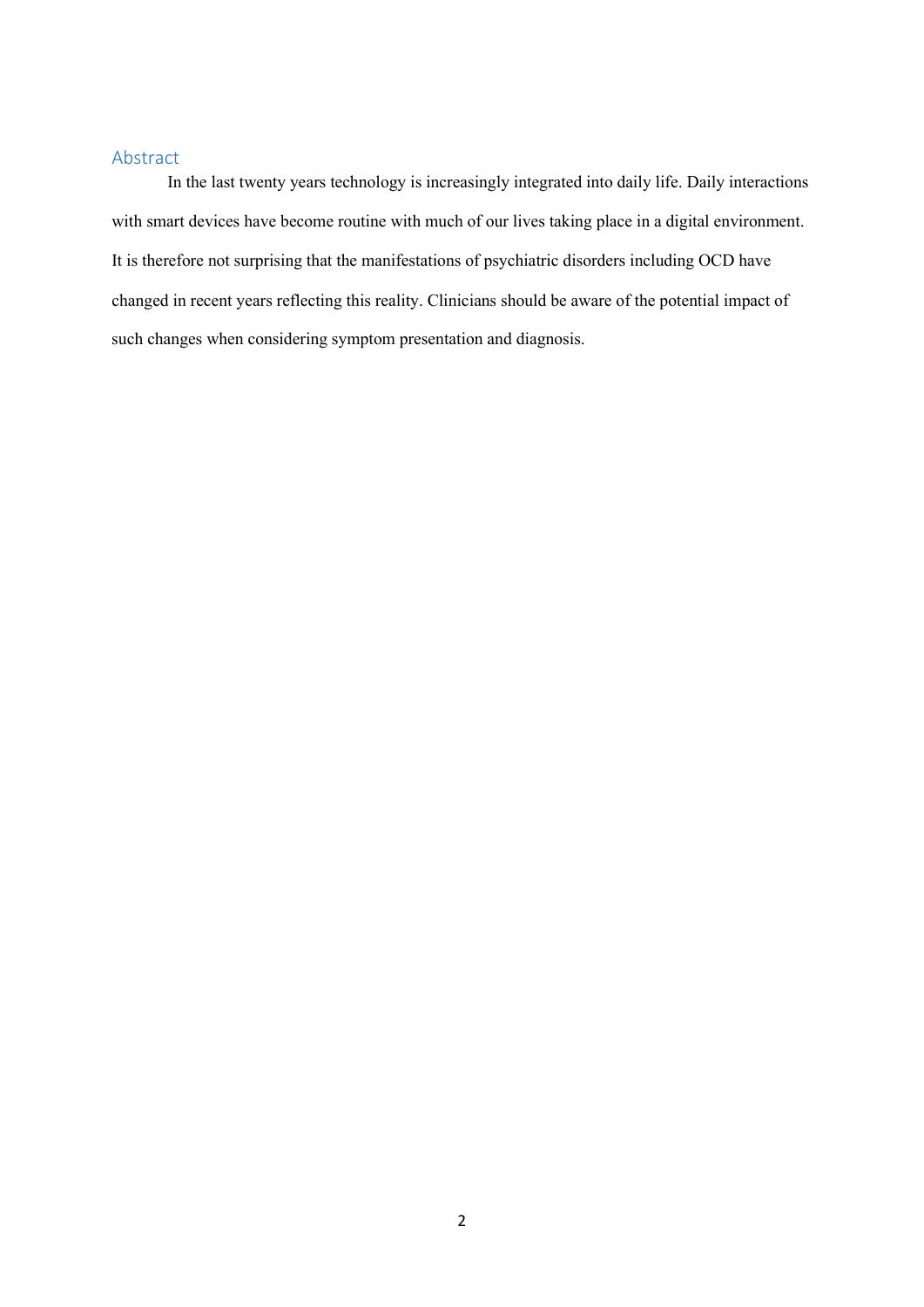Obsessive Compulsive Disorder (OCD) manifests globally with substantial consistency in prevalence, symptom clusters, and comorbidities [\(1\)](#page-5-0). Although the major themes encompassed by OCD (e.g., contamination, checking, harm, and ordering) appear stable [\(2\)](#page-5-1), the nature and content of specific obsessions and compulsions can change with cultural and social influences as well as historical context. For example, obsessions relating to AIDS appeared only in the late  $20<sup>th</sup>$  century [\(3\)](#page-5-2). The biggest change in society in the last twenty years is arguably the penetrance of mobile phones into daily life, underlined by the increasing availability of the internet. With more than 5 billion projected smartphones users by 2025 [\(4\)](#page-5-3), smartphones accompany individuals on an unprecedented scale, proving in some cases to be an extension of the self. Thus, the number of daily touches is estimated to top 2000 per day [\(5\)](#page-5-4), with usage per day of up to 500 minutes [\(6\)](#page-5-5), and 36–40% of smartphone owners using their smartphone within 5 min of going to sleep or of waking [\(7\)](#page-5-6).

Given the sociological and cultural changes in the digital era, we propose that technology can influence how OCD is manifested, including the content of obsessions and the nature of compulsions. This is important as symptoms and signs of OCD in this new, rapidly evolving environment could at times be difficult to detect and fully comprehend.

#### *Obsessions and compulsions: manifesting digital symptoms*

Specific and elaborate inquiry is required to gain full understanding of OCD symptoms however they may present. Since technology manifests ubiquitously, and if anything, is set to become even more integral to patient lives, clinicians should ensure they actively assess for the presence of digital obsessions or compulsions. Considering that technology may influence the nature and form of OCD symptoms, clinical evaluation should routinely incorporate questions to detect digital-related expression in common symptom dimensions. These should be directed at possible interactions taking place *in* the virtual environment, such as with emails and social media ([\(8\)](#page-5-7)). Additionally, interactions *with*

3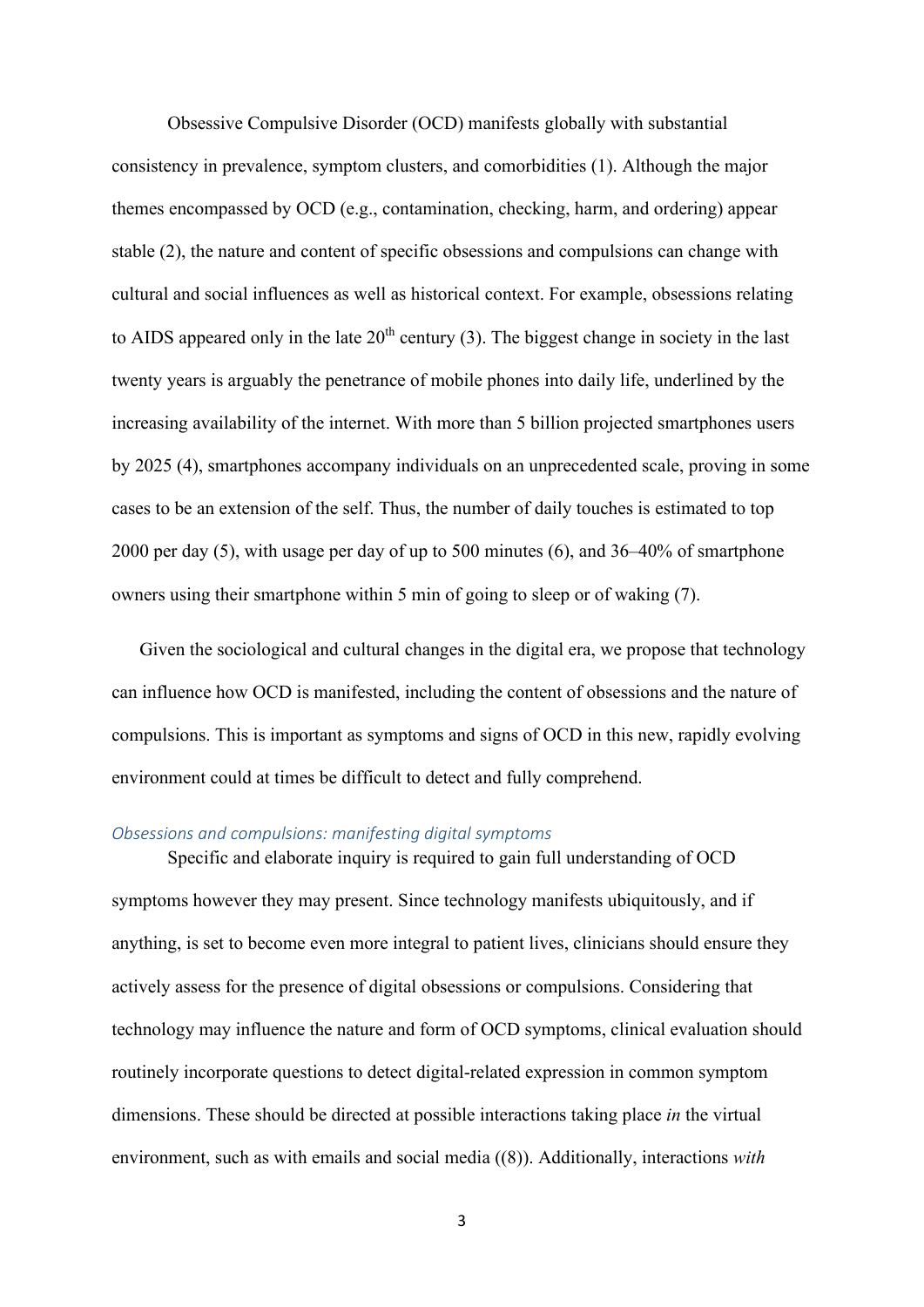ubiquitous technology such as smartphones, apps and intelligent personal assistant services (e.g., Amazon's Alexa, Apple's Siri) should also be probed. For example, compulsive checking may employ technological tools resulting in excessive list making on multiple dedicated apps, maladaptive use of webcams, or taking hundreds of pictures of windows and doors on one's smartphone camera. The immediacy and availability of such technology lends itself to maladaptive reassurance seeking and safety behaviours [\(9\)](#page-5-8). The smartphone and apps within may also be subject to compulsive checking, for instance checking they open or close 'properly', or that messages were sent in the 'right' manner or time. Digital contamination obsessions can be expressed by rituals related to 'contaminated' websites. Similarly, digital ordering may revolve around one's messages, music files or any of the myriad of applications available. Hoarding, previously considered under OCD and now under the OC and Related Disorders category in the DSM-5 (American Psychiatric Association, 2013), may be expressed by impairing digital clutter and excessive churning, a common behaviour in hoarding disorder which may manifest in excessive time spent moving digital files on multiple storage devices [\(10\)](#page-5-9). Not only may technology influence the content of OCD rituals but also interacting with technology may be dictated by manifestations of OCD, with avoidance of technology as a coping mechanism ultimately impairing functioning. The prominence of maladaptive interactions involving online social media is hardly unique to individuals with OCD but can posit specific challenges when repetitive obsessions or compulsions centre on potentially addictive elements such as rituals involving the number of Twitter followers [\(8\)](#page-5-7). Clinicians should explicitly probe for digital symptoms as patient insight along with their perception of what is excessive and impairing may be limited.

4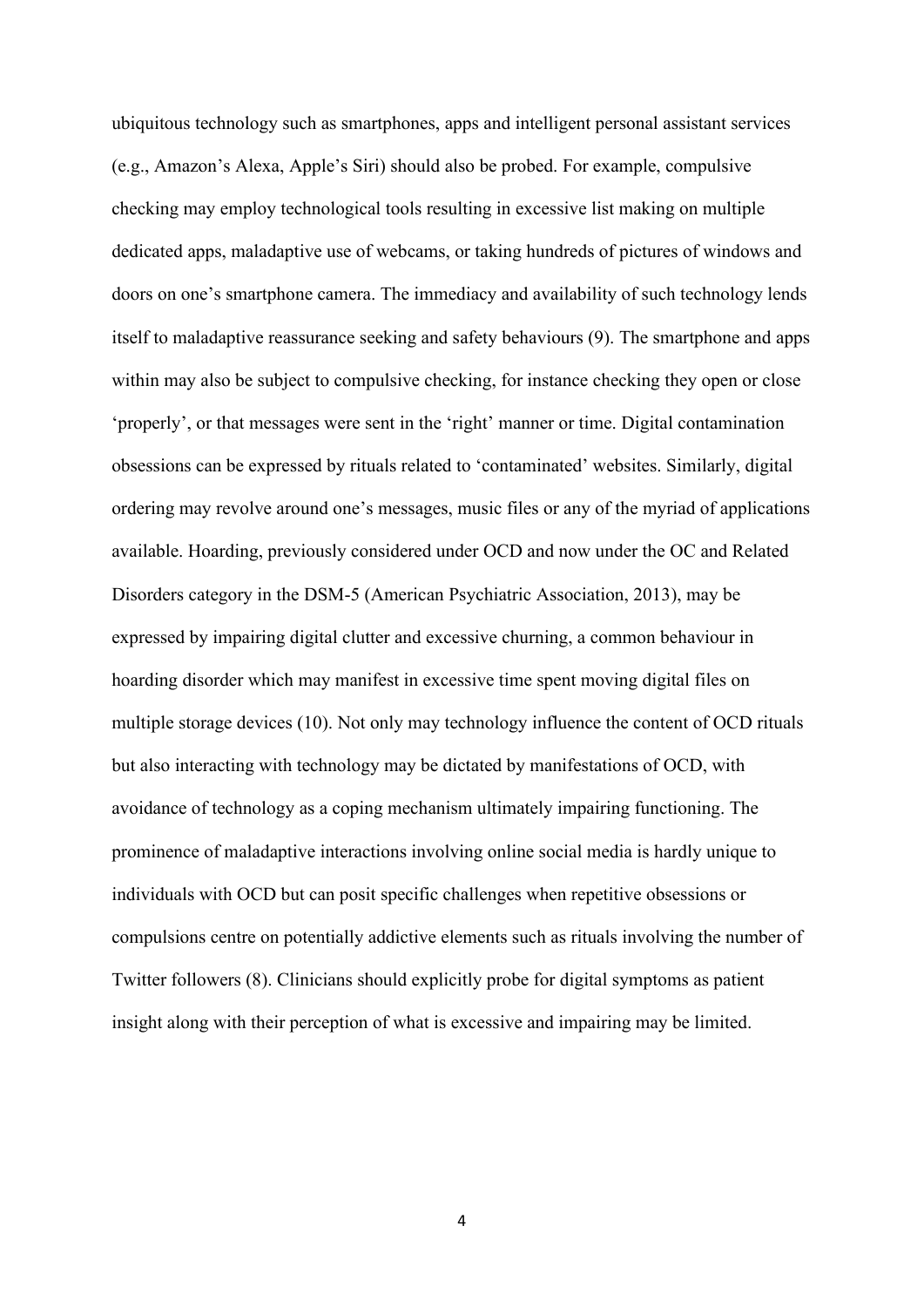#### *Assessing digital obsessions and compulsions*

Symptom assessment and monitoring often relies on established and widely used tools such as the Yale-Brown Obsessive Compulsive Scale Symptom Checklist (Goodman et al., 1989) or the Obsessive Compulsive Inventory (Foa et al., 2002). As these and other questionnaires were developed before the pervasiveness of smartphones and other digital technologies, we thus recommend routine augmentation of such tools. This could be implemented in practice by adding a 'digital layer' to each domain to reflect changes in the nature of OCD expression in the  $21<sup>st</sup>$  century.

Possible examples which could be probed include:

- Digital contamination, such as fears of contaminated websites or digital communications.
- Digital symmetry and ordering of electronic sources including games, emails, files, icons, and apps.
- Digital checking encompassing checking messages, 'likes', and emails and using smartphones to document ritual-related images or sounds.
- Digital compulsions encompassing repetitive interactions such as opening and closing apps and devices.
- Avoidance of virtual environments that result in impairment in everyday life and functioning.

Ultimately, tools measuring common OCD symptoms will need to be updated and revalidated to reflect the changing nature of how OCD can manifest. Awareness of the role of technology in communication, work and leisure practices between cultures may dictate further consideration. At the same time, there should be care to retain specificity to OCD symptoms *per se*, to avoid pathologising novel but ultimately normal clusters of behaviours and attitudes. Questionnaire and interview practices will likely have to continue to evolve as